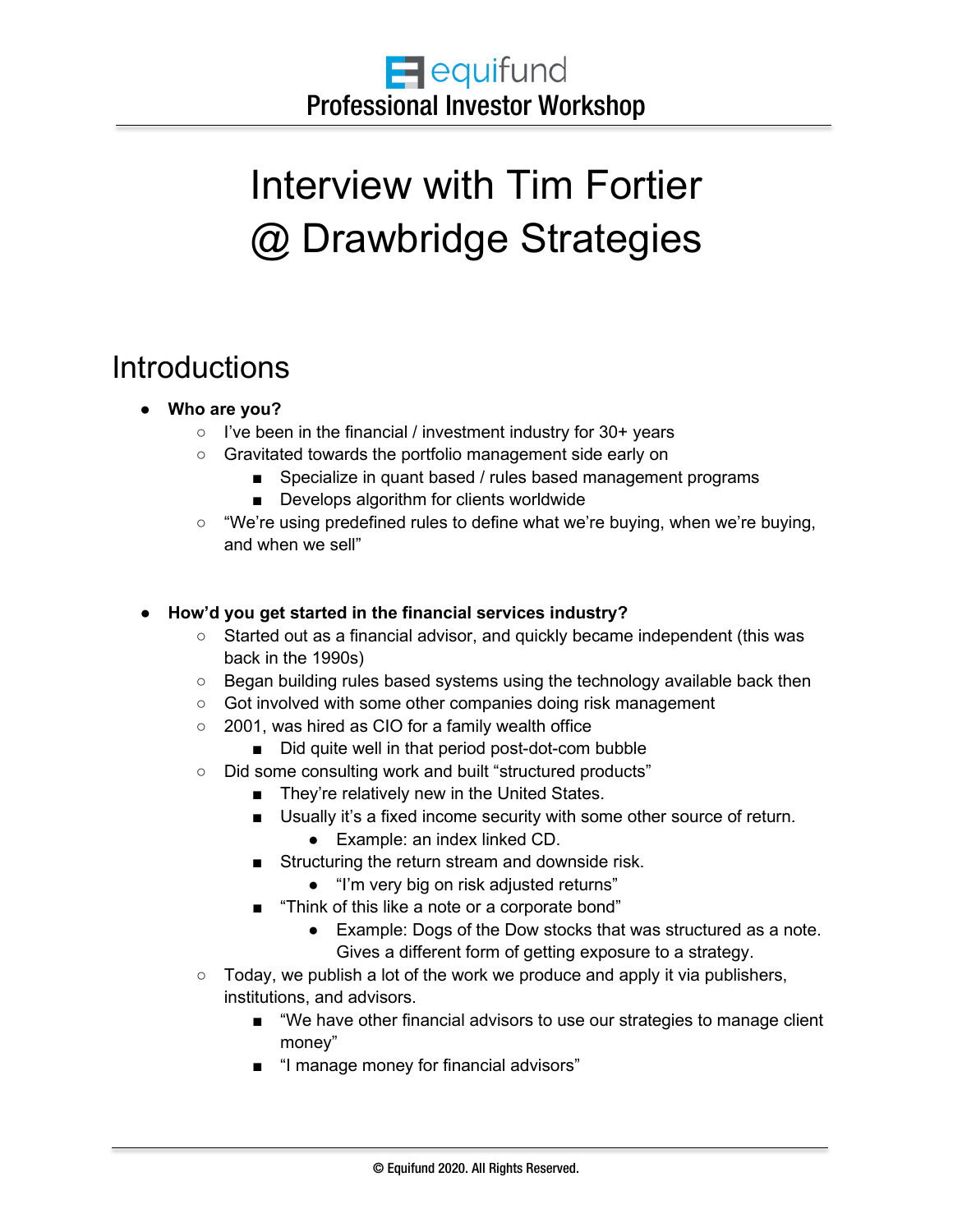■ "Through publications, we give individual investors access to the signals who can then apply it themselves"

# The Opportunity

- **What is the Mega Trend?**
	- The popularity of passive index investing
	- This negates the research process and price discovery process
		- When you put money into a cap weighted fund, it gives the Amazons and Microsofts a much bigger percentage of funds
			- As money gets put into indexes, more and more money gets allocated to these bigger stocks vs smaller companies
		- EXAMPLE: FAANG stocks
			- These stocks alone have a combined market cap of the bottom 371 companies in the S&P 500
	- S&P Cap Weight vs S&P Equal Weight
		- The cap weight is up
		- The equal weight is down
	- $\circ$

#### ● **How big is the opportunity?**

- According to Morning Star, there's as much money invested in active funds as index funds
	- \$450 Trillion in both sides of the equations
- Never been a time in history with so much money in one industry: **TECHNOLOGY** 
	- This is creating more sizeable bets and you're not getting as much "index" as people might think

#### ● **Who are the major players in the space?**

- Vanguard
	- Jack Boggle in the 1970's popularized "passive indexed"
- Blind indexing is one of the big trends
	- The reason? It's been well marketed
	- The big message from the index world is "Most active managers don't beat the index, therefore, go with a low cost index and you're better off"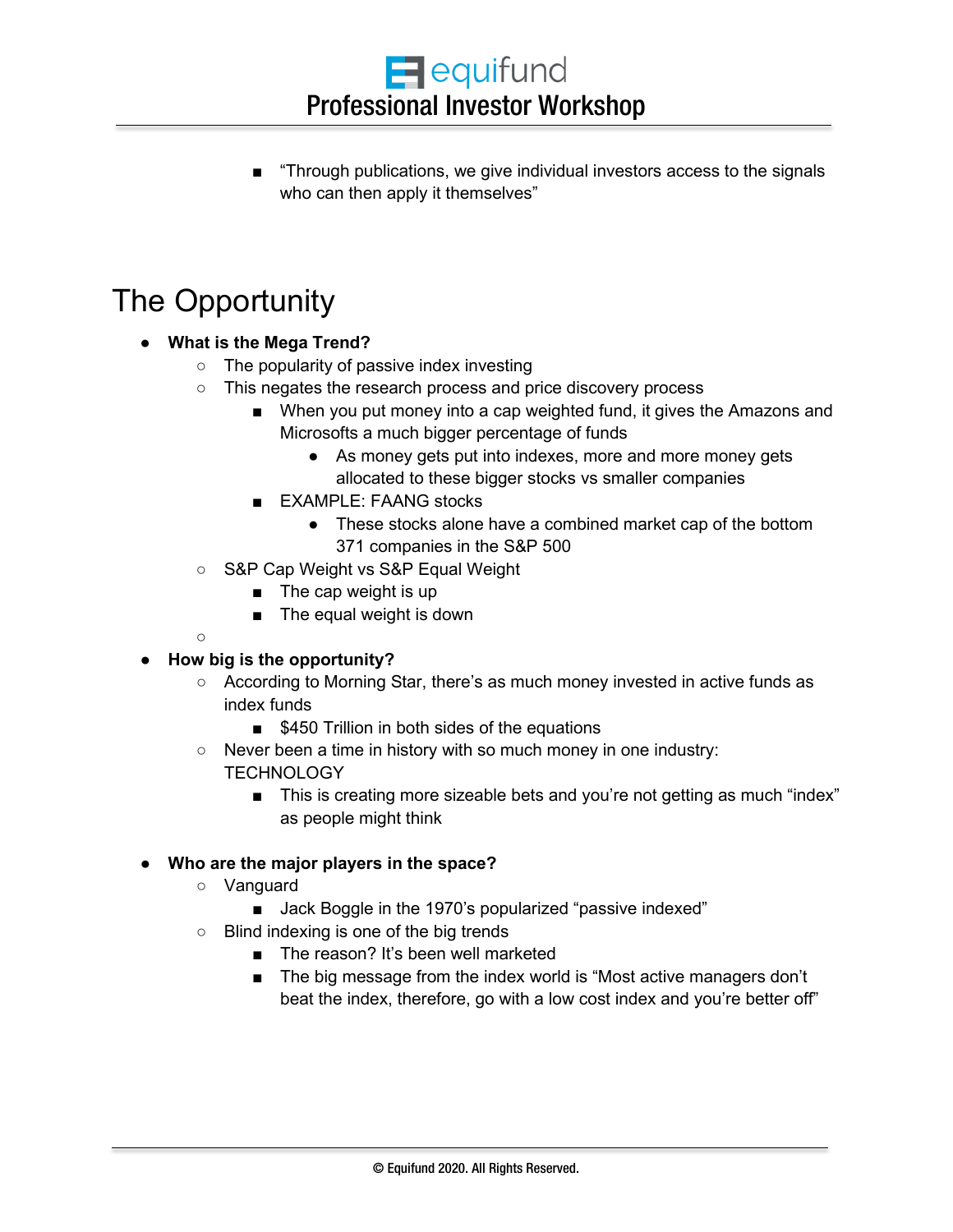# The Problem

- **What is the story about this opportunity no one is telling?**
	- Why history is unlikely to repeat
		- In the 1970's no one was interested in index investing
			- People were throwing money hand over fist into tax shelters
		- It wasn't until August of 1982 where the market broke out to the upside
	- Interest rates were falling because of Fed Policy
	- We had demographics we don't have today
		- Baby Boomers were coming of age where they realized they needed to save
		- Today, we have a much different makeup of demographics.
			- Much lower rate of savings
	- We had a "perfect storm" of forces driving the rise.

#### ● **What are the major problems no one is talking about?**

- The financial industry has a lot of "half truths"
	- If you went to Vanguard and asked "will an index fund meet my financial goals in the future"
		- No one can answer this, because the future is unknown.
- $\circ$  "There are very few things you can say with certainty, but the fall from 15% interest rates to nearly zero is unlikely to ever happen again"
	- Now, we have trillions of dollars in new debt from the FED that's been injected into the market
	- Eventually, there's so much debt, the cost to carry is so high, it eventually robs from future productivity.
		- This is the box the FED is in, and they know it
		- But we're becoming more dependent on these injections, and this is causing greater instability and more debt.
	- The FED cannot afford interest rates to go higher
		- Now the FED controls the yield curve
		- There's no real price discovery
		- Teams like Blackrock are buying and trying to keep prices in check
- **What are the major problems investors face they don't know about?**
	- "Past performance is not indicative of future returns"
		- Making money in the past doesn't work
	- "There are a lot of financial planners plugging in these old expected returns and projecting 7-8%"
		- We know bonds have very little return, so, in a classic 60/40 portfolio, those return essentially nothing.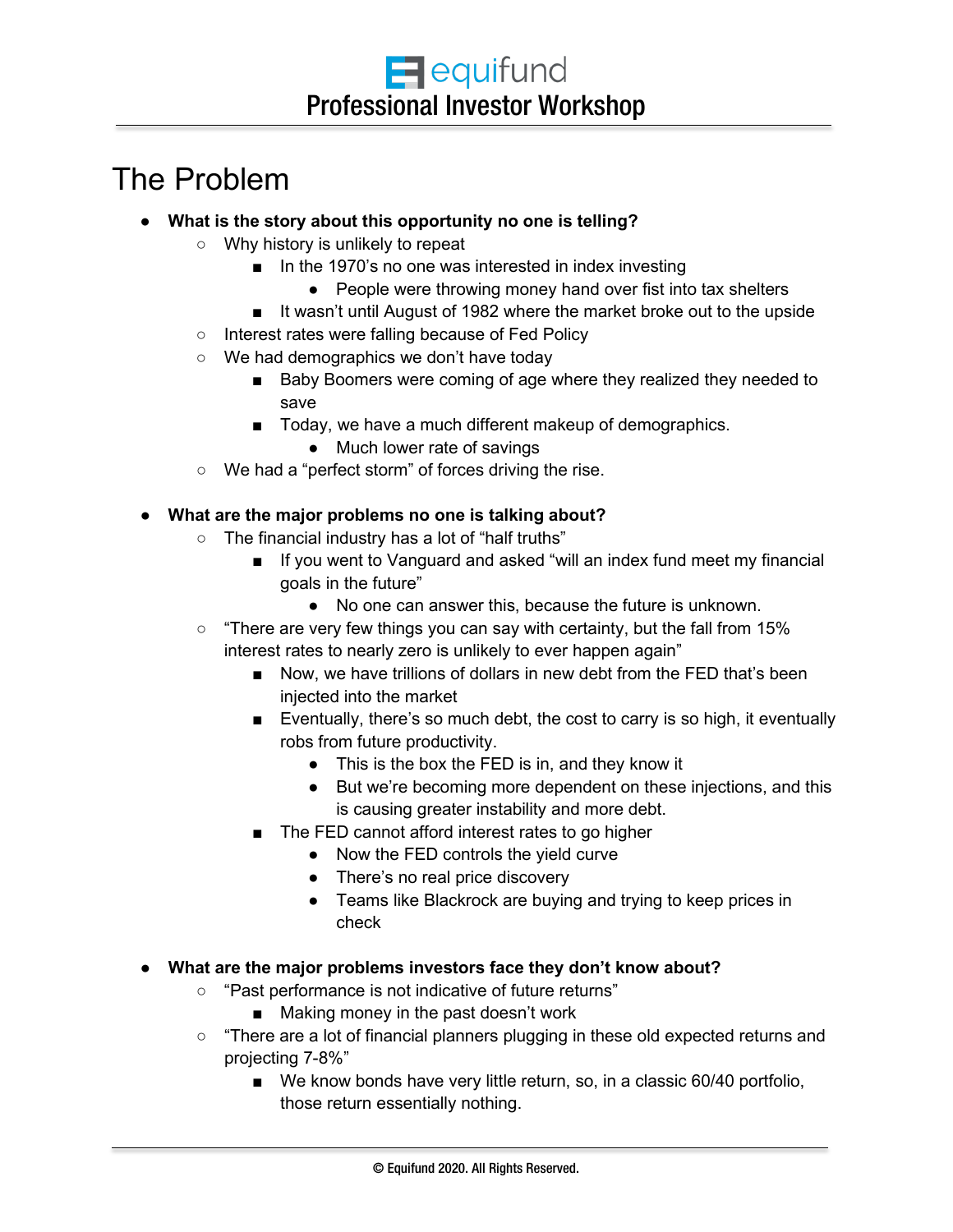- "Passive indexing totally ignores downside risk"
	- Einstein says compounding is the 8th wonder of the world.
	- But it only works with positive returns. You can't compound negative returns and you can't eat your losses.
		- You take the end results of your prior period, and then compound it by the return in the current period
		- The key is the end result of the prior period.
	- "You'll never get back lost time when you have large losses"
		- It can take decades to recover from a 45-60% drawdown
- You have planners and managers making broad allocations...
	- But there's no planning for what happens if we have another period of significant declines
	- It takes the person well off the path of a secure future
- It's looking in the rear view mirror
	- Stocks and bonds have done well in the prior period.
	- But to extrapolate those returns into the future is dangerous
- Higher allocations to traditional asset classes and only token allocation to alternatives
	- Alts could be a higher stream of return going forward.
	- Traditional portfolio might be 10-15% in alts.
		- But if you look at a pension, they usually have a larger exposure to this.
		- A lot of individuals have only a token amount of exposure.

### The Catalyst

#### ● **Why is NOW the best time for this type of investment / investing strategy?**

- "The Century Portfolio"
	- If you want a portfolio to have a duration of a century and go through all types of economic climates, what you find is that the classic portfolio works well in the period we came through… but not in inflation or reflation
	- You need more exposure to hard assets and private assets.
- **What happens if they don't act right now to solve this problem?**
	- Not recover the losses you just took from COVID
	- $\circ$  Expecting a certain level of return to get you to your goals, you might not hit it.
	- Further losses if you're not allocated correctly.
		- The FED has given us a false sense of security that we can't have losses again. This is foolish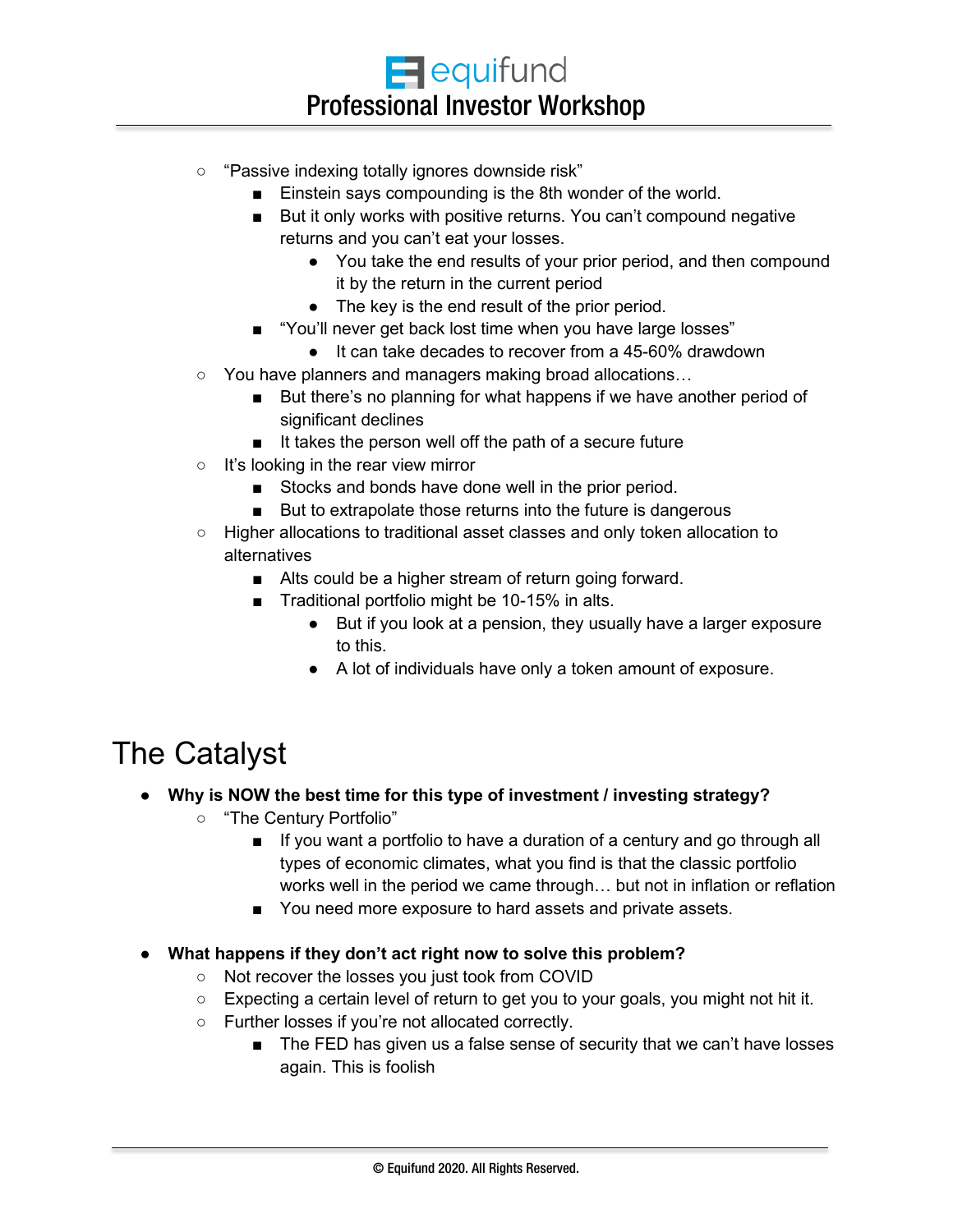### The Mechanism

- **How do people take advantage of the new opportunity?**
	- After decades of bashing active managers, I think it will become more in vogue
		- Take this year in example. You have the biggest swath of zombie companies in the S&P that are being propped up by indexing
		- As much as 15 cents of every dollar in the index goes into dying industries.
		- Much better is to have a process in place that lets you identify the smaller opportunities that are doing better.
	- Some of these big tech companies are facing more competition, regulatory risk, and potential tax implications.
		- This would have a huge implication on profits for these companies.
	- There will be new companies in smaller/emerging markets that could be the next winners
		- Remote Workforce and Zoom
		- The way people are traveling (RVs)
	- Would you be exposed to these trends in an index? Not in any meaningful way
		- But if you are taking a more active approach, you can be.

#### ● **Are active funds the answer?**

- Not necessarily. Active funds will benchmark on a relative basis
	- If the benchmark is down 20% and they are down 18%, they "beat their benchmark"
	- Most fund managers are closet indexers.
		- Their fear is losing their job
- You have to seek out managers who are taking a completely different approach
	- This could be separate accounts
	- This could be hedge funds
	- The key is to understand the underlying process

#### ● **What does your investment process look like?**

- How are you buying and selling the securities?
- You have to know yourself and find an approach you're comfortable with
	- If you don't, you'll abandon the process
	- There will be periods of time where you feel uncomfortable and you underperform the market
- There is a lot of emotional pressure to abandon a working strategy

#### ● **Does the process you're using give you an edge?**

- If not, you shouldn't be in the game.
- Example: gambling industry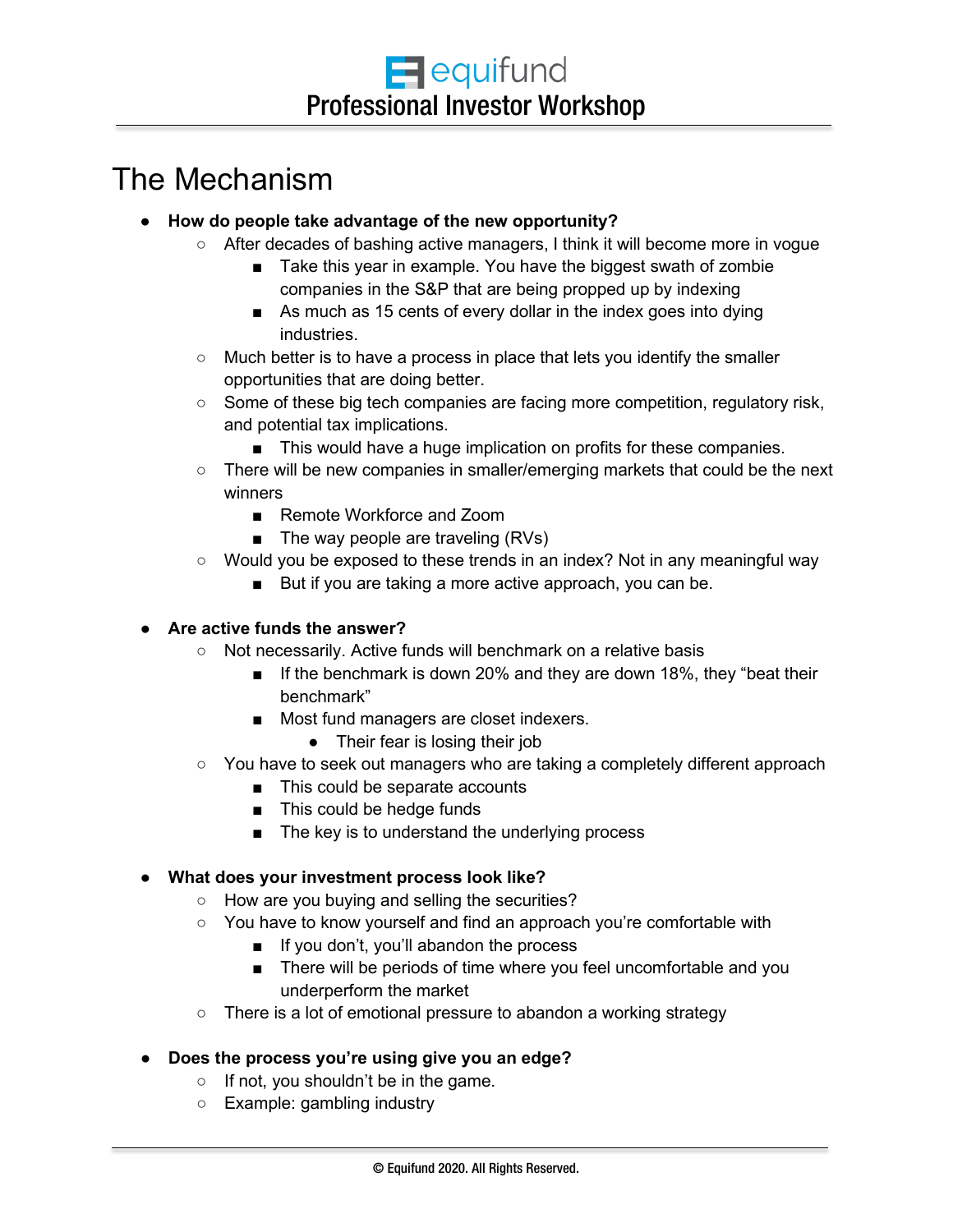- On the surface, roulette looks like an even game. 18 red and 18 black. But they do something sneaky… one or two green squares
	- All of a sudden, it's not 18/36… it's 18/38
		- $\circ$  This gives the casino a 5% edge
- As an investor, you need to find your own roulette and be the house
	- For me, it's rules based investing. I've got a 70-80% win rate, and my average win is larger than my average loss.
	- The more time I can pull the lever, the more I can win.
- $\circ$  Find what it is, understand it backwards and forward, and know how your edge is created.

● **The key to understanding compound interest…**

- How can a small edge be interesting? The key is consistency
	- If you compound a small advantage month in and month out, the returns can be meaningful
- Most people are striving for big home runs and they make big mistakes
	- They lose their chance of compound growth.
- You have to keep capital in hand.

# The Solution

- **How can people watching this interview get started with this new opportunity (and using this new information/strategy)**
	- Start with the basic books.
		- If you want to invest in growth stocks…
			- William O'Neils "How to make money in stocks"
				- Founder of Investors Business Daily
		- Start with something proven...
			- o Jim O'shaughnessy "What works on Wall Street"
				- He's a quant guy.

#### ○ **Investing Styles and Strategies**

- People can play breakouts, swing trade, trend follow...
- It's hard to be a day trader if they have a 9-to-5
	- Most people want to have a "life" and not do what Time
- **How can you meet both your financial goals and lifestyle goals?**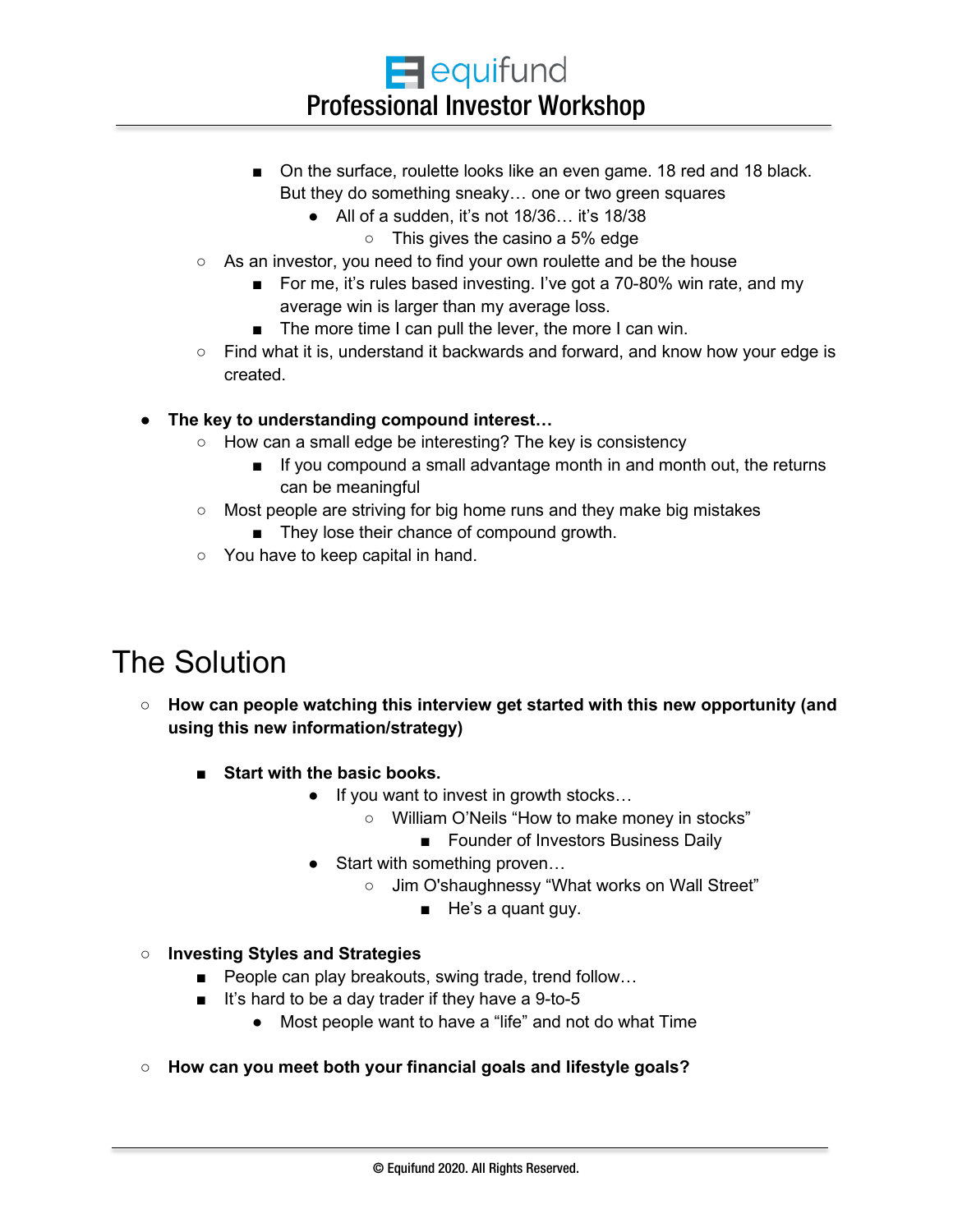- Do you even know what those things are?
	- We've been told again and again we should measure up to an arbitrary index, which is foolish.
	- It's a benchmark, but not even an accurate one.
	- EXAMPLE: A cap weighted index isn't how normal people would build a portfolio. They'd do an equal weight.
- Looking at your "Personal Benchmark"
	- Most of us are investing for income whether we realize it or not. We're either investing for income today or income tomorrow.
	- People need to sit down and spend a little bit of time with a financial calculator to determine this
		- How much income do you need to live your lifestyle?
		- How much money can you save/allocate?
		- How can I increase my returns based on what I have?

#### ○ **Turn your investing style into a rules based "fund"**

- Many of the top performing hedge funds globally are quant based / rules based.
- The advantages are huge...
	- It eliminates human emotions and biases that kick in.
	- If rely on a rules based process, we can override these things
- Your investment business should have an objective...
	- What is the process you're going to use?
	- Are you willing to stick to this process?
	- Is it a proven process in different market conditions?
- **Asset allocation...** 
	- Think more in terms of investing processes.
	- What is the process being used in Portfolio A vs Portfolio B
		- Process diversification gives you better diversity and more consistent returns.
		- If you're using a momentum system for one pool of money, mean reversion could be considered the opposite of that.
			- What is the correlation between those two styles?
		- Don't assume that because you have 5 different managers you are diversified.
		- The goal is to build a portfolio that meets your need
- **"If you look at anyone who is really wealthy, the primary source of wealth is business ownership"**